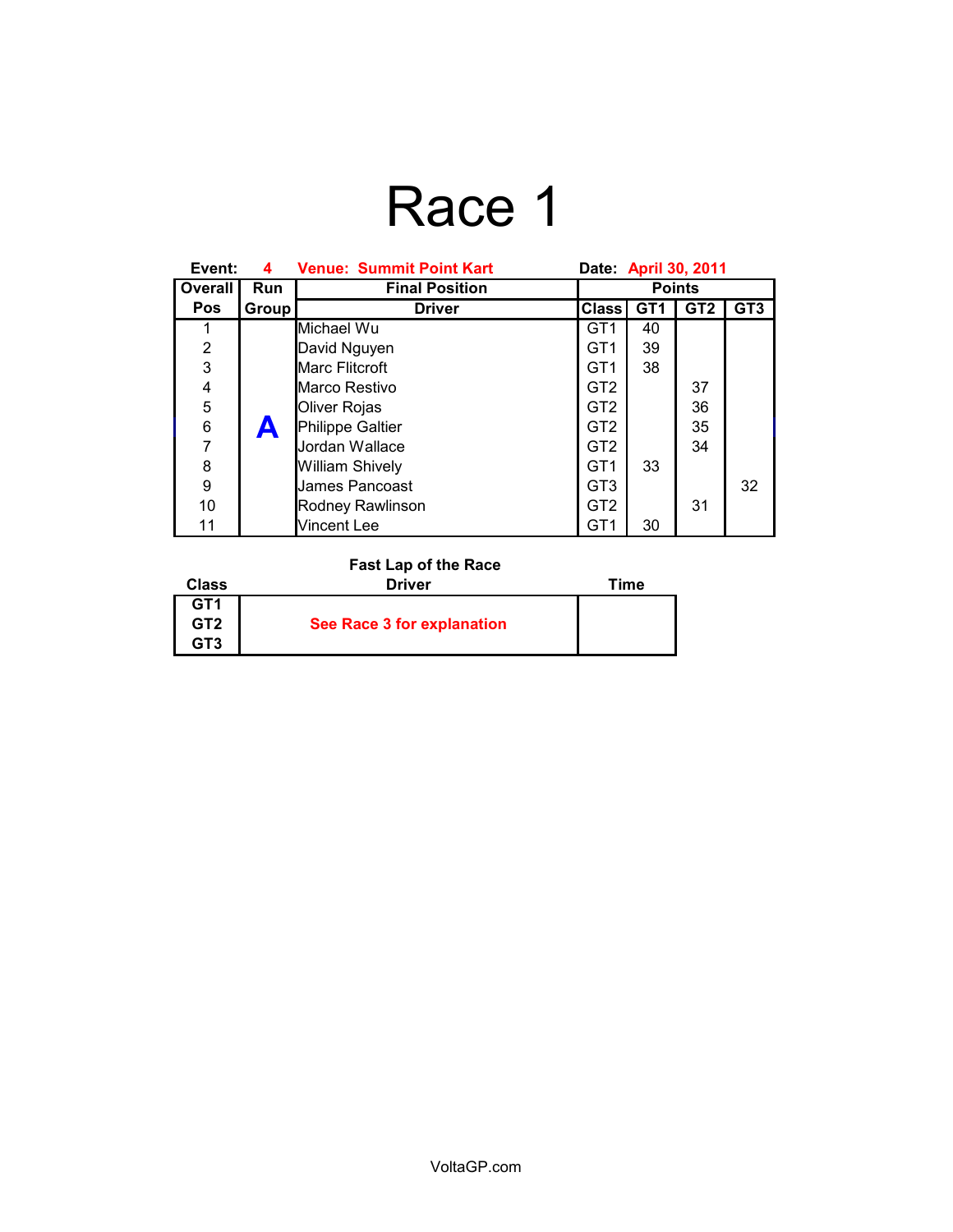# Race 2

| Event:         | 4                | <b>Venue: Summit Point Kart</b> | Date: April 30, 2011 |                 |                 |                 |
|----------------|------------------|---------------------------------|----------------------|-----------------|-----------------|-----------------|
| Overall        | Run              | <b>Final Position</b>           | <b>Points</b>        |                 |                 |                 |
| <b>Pos</b>     | Group            | <b>Driver</b>                   | <b>Class</b>         | GT <sub>1</sub> | GT <sub>2</sub> | GT <sub>3</sub> |
| 1              |                  | David Nguyen                    | GT <sub>1</sub>      | 40              |                 |                 |
| $\overline{2}$ |                  | Oliver Rojas                    | GT <sub>2</sub>      |                 | 39              |                 |
| 3              |                  | Michael Wu                      | GT1                  | 38              |                 |                 |
| 4              |                  | Marc Flitcroft                  | GT1                  | 37              |                 |                 |
| 5              |                  | Philippe Galtier                | GT <sub>2</sub>      |                 | 36              |                 |
| 6              | $\blacktriangle$ | Marco Restivo                   | GT <sub>2</sub>      |                 | 35              |                 |
| $\overline{7}$ |                  | Jordan Wallace                  | GT <sub>2</sub>      |                 | 34              |                 |
| 8              |                  | James Pancoast                  | GT <sub>3</sub>      |                 |                 | 33              |
| 9              |                  | Vincent Lee                     | GT1                  | 32              |                 |                 |
| 10             |                  | William Shively                 | GT1                  | 31              |                 |                 |
| 11             |                  | Rodney Rawlinson                | GT <sub>2</sub>      |                 | 30              |                 |

#### **Fast Lap of the Race**

| Class           | <b>Driver</b>              | Time |
|-----------------|----------------------------|------|
| GT1             |                            |      |
| GT <sub>2</sub> | See Race 3 for explanation |      |
| GT3             |                            |      |